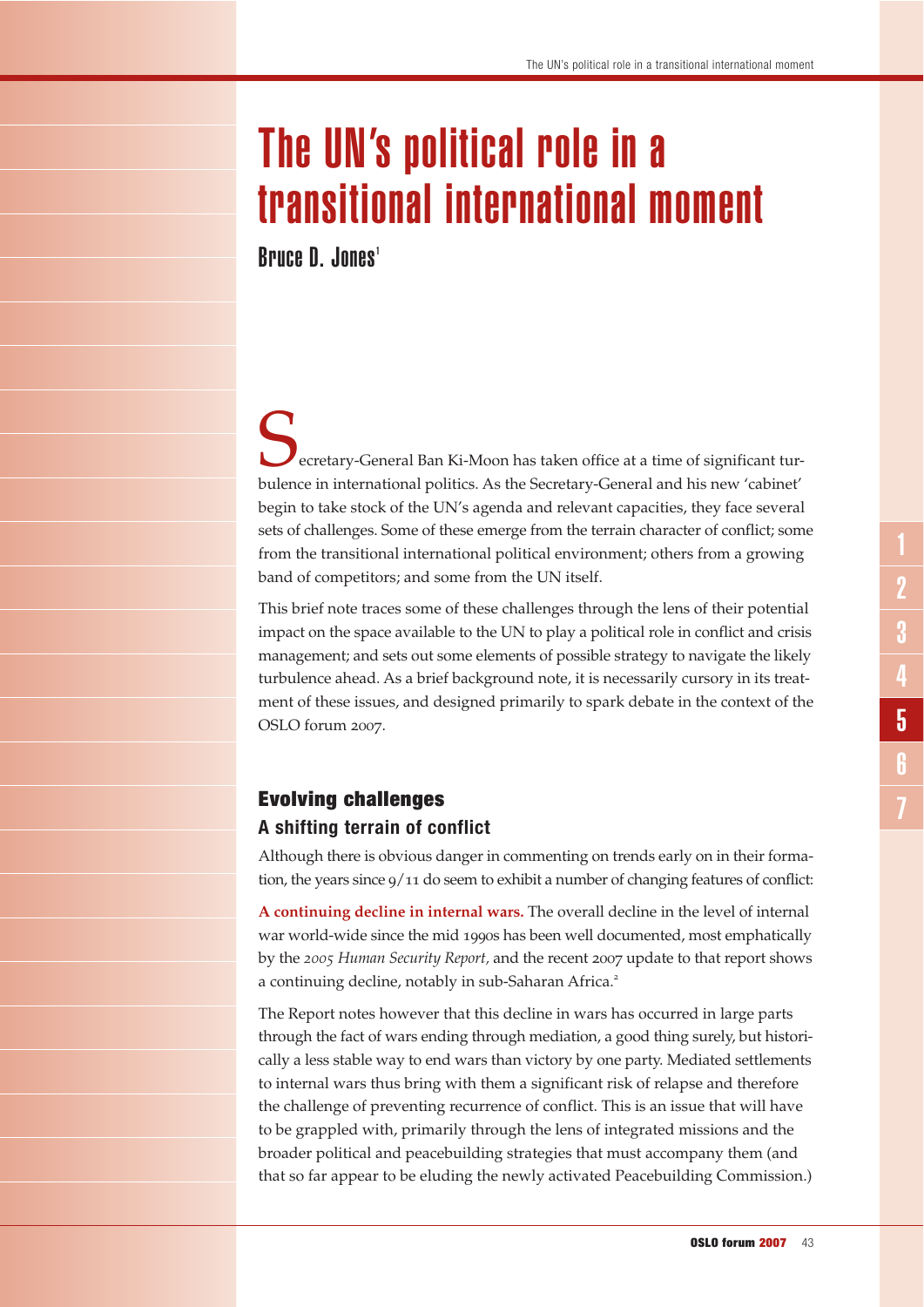**A rise in inter-state conflict, including conflict involving major powers.** The

Human Security Report update notes that outside of sub-Saharan Africa, all other regions have seen a slight up-tick in the number of overall conflicts between 2002 and 2005. Unlike in the 1990s, several of these have involved major powers. The six years since 9/11 have seen the US engage in war (for self-defence) in Afghanistan and (for more confused reasons) in Iraq; lead efforts to impose sanctions and other Security Council-based measures on Syria and Iran; and engage in a highstakes diplomatic effort to manage nuclear outbreak in North Korea. The years since 2000 have also seen cross-border war between Ethiopia and Eritrea; Israel and Lebanon; and near misses between India and Pakistan, and Nigeria and Cameroon, to name just two. Also simmering are several separatist or potentially separatist conflicts that impact on regional or rising powers' interests: in Kosovo (the EU, Russia), Moldova (Russia), Aceh (Indonesia, Australia), and Sri Lanka (India).

**A rise in sub-regional conflict formations.** In several regions – notably West Africa, the Horn and Central Africa, and the Middle East – 'internal' armed conflicts have taken on an increasingly cross-border character, including aggressive interference (at the least) from neighbours and the rise of cross-border networks of licit and illicit economic actors (especially trans-national organized criminal networks.)

**Conflicts involving terrorist organizations.** In a significant sub-set of conflict cases traditionally approached by the UN through a civil war framework, parties to the conflict have been designated as 'terrorist organizations' by significant states (and not just the United States), confronting the UN with a major political and operational challenge – e.g. in Palestine, Colombia, Lebanon, Sri Lanka, Syria, etc.

This is an uncomfortable issue for the UN. On the one hand, many senior UN officials hesitate about the fact that strong US opposition to any party engaging with such groups poses a significant obstacle to UN engagement with them. On the other hand, the US, quite apart from being the superpower, is a P5 member with substantial ability to shape UN policy on peace and security questions, and is often supported in its stance (tacitly or publicly) by other powerful actors – other P5 members, significant Arab states, etc. Many believe that the SG or at least his Envoys should be able to talk to any actor regardless of P5 views, and note that in past conflicts the UN has often played its most important role precisely by being able to talk to actors that more powerful entities could not. On the other hand, it is also fair to say that the UN has with equal frequency tread carefully about engaging political groupings that are not recognized by concerned powers as being legitimate interlocutors.

On this issue, the absence of a definition of terrorism at the UN poses a continuing obstacle. Because there is no agreed UN definition as to what constitutes a terrorist organization, there can be no agreed UN list or similar; thus, any given group may be on the American, or European, or Chinese 'list' of terrorist organizations, but where those designations are contested, as they frequently are, accepting that designation creates the risk of appearing to be following one power's approach to a conflict, rather than an impartial one. The issue is certainly confused, as well as contested: why are the Janjaweed, who deliberately attack civilians for political and strategic purposes, not designated as terrorists, while the Tamil Tigers are?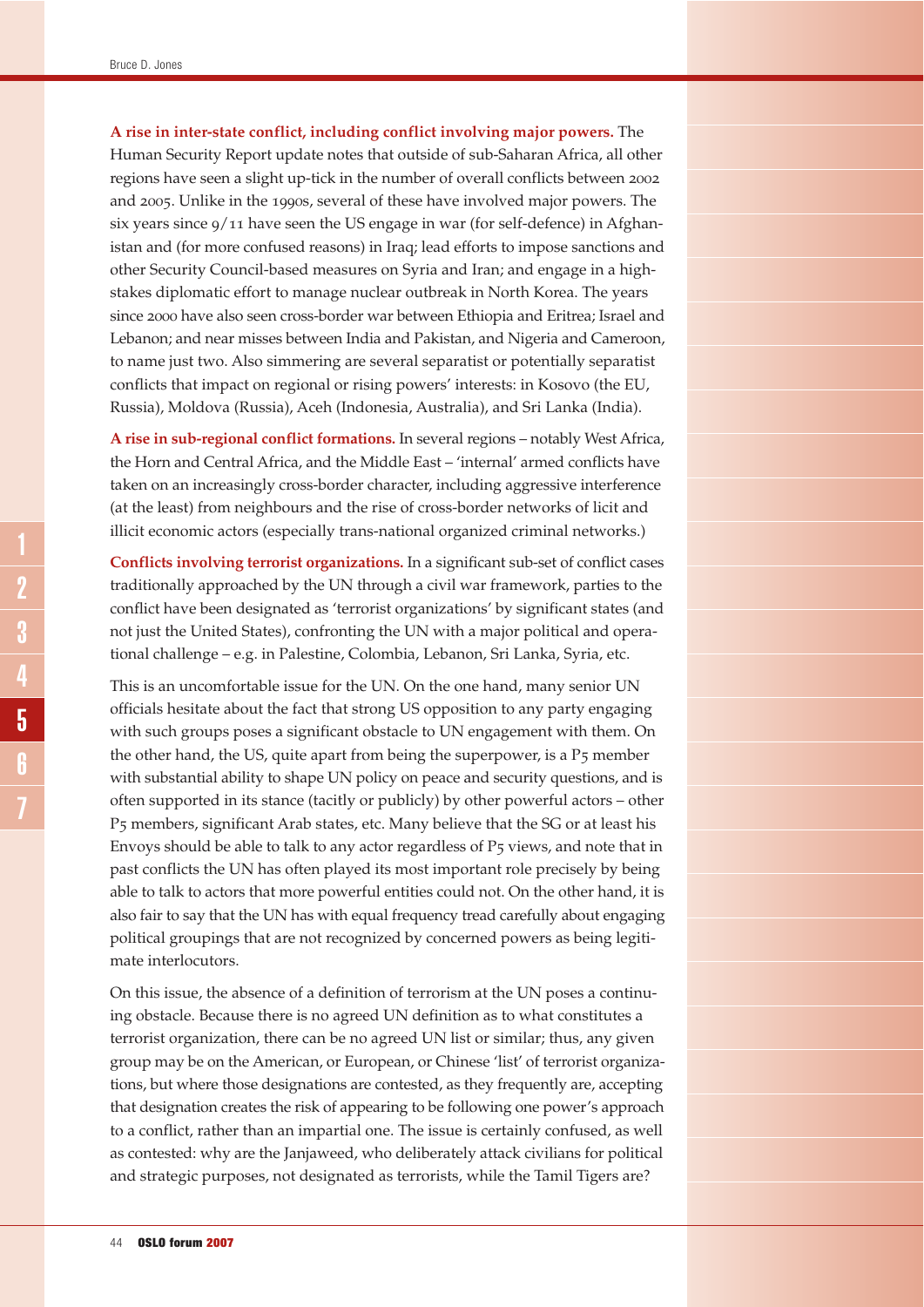Here, the issue depends very greatly on the question of whether or not it is the Secretary-General's independent good offices that is the critical UN political role; or whether that central political role is vested rather in the Security Council (and thus primarily the P5), which maintains responsibility for international peace and security. Where the Security Council has determined that a given group or state should be dealt with through a specific political framework (as it did by imposing sanctions no Taliban-led Afghanistan before  $9/11$ , and as it is through its approach to Iran and to Syria) the Secretary-General has minimal power or authority to demur. On the other hand, the Secretary-General does have a responsibility to consider the impact of UNSC positions on the UN's ever-larger field presence, which has at times been complicated by Council stances.

In short, a highly complex conflict terrain, much more complex than the terrain of humanitarian crises, primarily in Africa, through which the UN developed its political and operational role in the 1990s; and one further complicated by broader international tensions.

a a shekar

# **The international political context**

Quite apart from the UN, the international political arena is undergoing significant turbulence. Some of this turbulence may make life easier for the UN in the shortterm, but more often, it will be complicating.

**International tensions are rising.** What could be labeled 'strategic polarization' among major international players is manifest in various ways, including in international institutions, especially the UN.

Much of this relates to the United States. Poll after poll tells us that the standing of the United States in the world is at a historic low and that tensions between specific countries/regions and the US (sometimes broadened to the West as a whole) are high.

Such tensions are evident in great power relations. Perhaps this is most notable in the increase in rhetoric from Russian President Putin that is sharply critical, even condemnatory, of US policies. Even more important is the nature of US-China tensions – these were strikingly high at the UN in 2006, but to some extent this was personalized against US Ambassador Bolton. Significant problems remain on the agenda, but it is also the case that, albeit with ups and downs, China worked closely with the US to contain the North Korea crisis, and that there has been a narrowing of differences (very late) on Darfur.

International tensions are of course very much evident in the Arab world, especially around the questions of the US presence in Iraq and of US policy on Palestine (and more recently, on the Israel-Hezbollah conflict.) There are important complexities here, however. Perhaps most important is that growing anti-US rhetoric among Arab leaders masks important shifts by those same leaders towards efforts towards an renewed alliance with the US (and therefore peace moves towards Israel) in order to bolster their common defence against Iran. The growing gulf between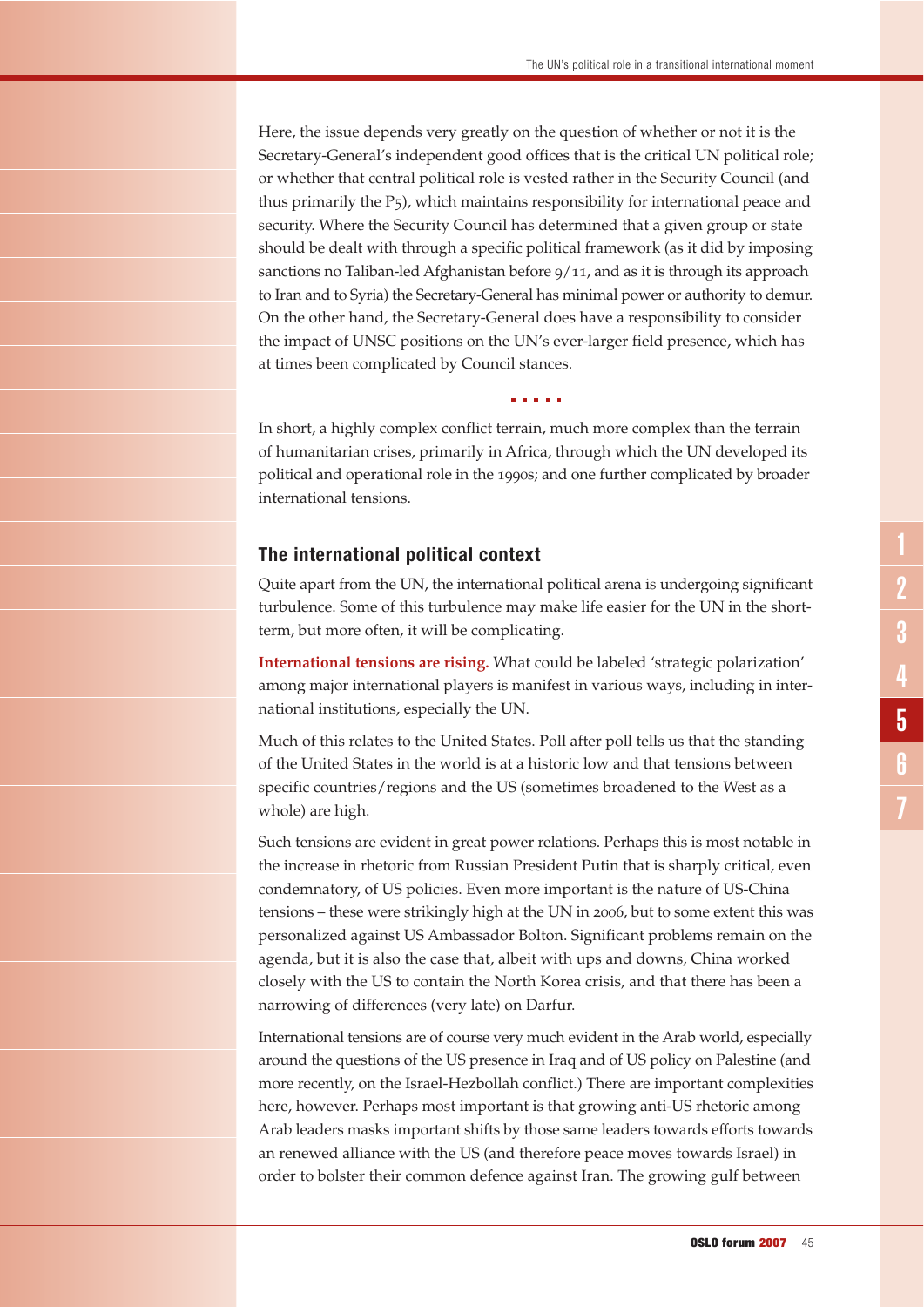those governments unofficial policy and their populations' perception of international politics is a minefield, not just for the UN.

**US bogged down in Iraq.** It is too early to judge conclusively whether the "surge" strategy combined with a more engaged stance by US Secretary of State Rice will pay off in terms of either an improving security/political situation in Iraq or improving sub-regional and regional dynamics. What is not too early to judge is that between now and the US elections, the issue of Iraq will overwhelmingly dominate the US political and policy process. Only the outbreak of a major crisis in Iran has the potential to re-orient that focus. This has costs and benefits for the UN's political role: it makes the US less able and less tempted to take on new large-scale endeavours on their own, and is driving a more diplomatic, P5 oriented strategy in State Department. On the other hand, it means that where US leadership is irreplaceable, it will be absent, or partial, or delayed.

**US election season is upon us.** Further, although there are 18 months left in the term of President Bush, the US election season is in full swing. While not quite yet a lame duck, President Bush's ability to shape foreign policy will be more and more constrained in the coming months, as Republican members of the House and Senate increasingly seek to distance themselves from Bush's Iraq policy. Many international actors are already looking ahead to the question of foreign policy under a new President, Democratic or Republican, and will hold fire on significant issues (for good or ill) until such time as a new US leader is in place. By the same token, states or actors seeking space to manoeuvre in regional or international conflicts may seek to use the remaining period of a weakened Presidency to gain advantage.

**The leadership, or policy, of major actors is in flux.** France has and the UK will shortly officially have a new leader in office. The potential impact of this is significant, given how closely both Blair and Chirac (less so of late) worked with SG Annan in his political capacity. Moreover, a shift towards a more Atlanticist stance in the Elysée Palace (probably) and away from a too-close US alliance stance in 10 Downing Street (perhaps) will signal a shift in the P3 alliances and arrangements that have been a major factor in shaping UNSC dynamics and thus SG political space in the past 10 years. Less specific but no less important are changing foreign policies in both Delhi and Beijing, in the former case exemplified by the US-India nuclear deal, in the later case now personified by a new Foreign Minister.

**Leadership changes at otherinstitutions.** The (anticipated) near-term departure of EU High-Representative Javier Solana will remove from the scene perhaps the most significant institutional actor other than the SG, but one who worked closely with SG Annan and the UN on a wide-range of non-European crises and conflicts. Similarly, the departure of Paul Wolfowitz from the World Bank will bring another round in the UN-World Bank relationship. Whether a new Bank President and a still-new Secretary-General can forge a more effective relationship than has held over the past decade remains to be seen. The absence of existing relationships between the leaders of these critical institutions is good and bad: lacking a reservoir of trust, but also baggage free.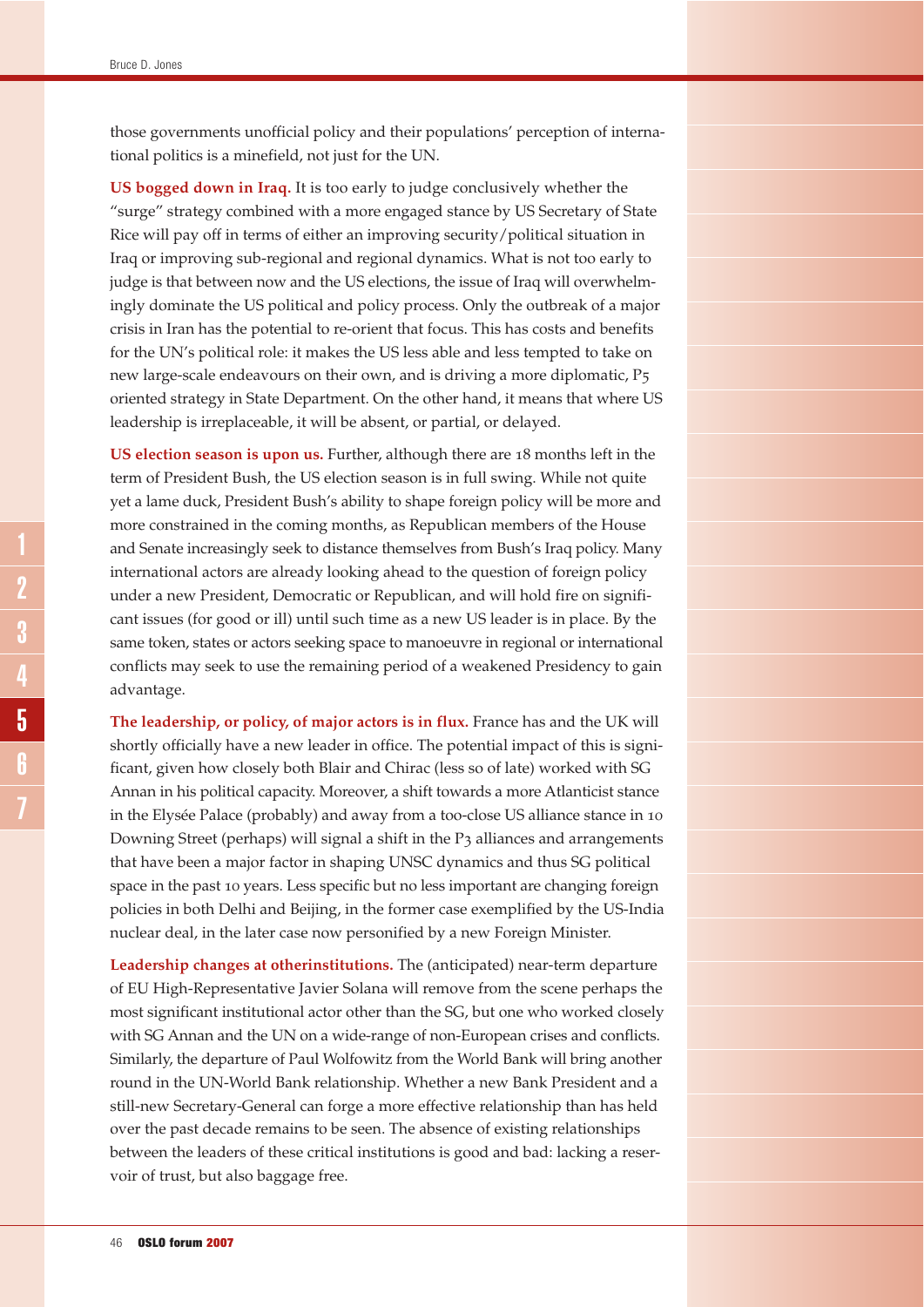#### **Institutional competition**

While confronting the above two sets of factors, the UN will be shaping its political role in a crowded and competitive field.

**A crowded field.** The number of institutional, governmental, and non-governmental competitors to the UN's political and mediation role has grown steadily since the mid 1990s. But while even in the late 1990s many of these actors were episodic, poorly structure, inexperienced or institutionally immature, this has changed much of late. Mediation successes by Norway, Switzerland, and the EU High Representative, along with NGOs like HDC and others, signify a new maturity to non-UN mediation actors.

**Europe and the EU.** This is perhaps most important when it comes to Europe. The EU's foreign policy machinery has begun to mature, and the proliferation of EU representatives constitutes a significant potential source of competition (or, possibly, collaboration) for UN mediation. As noted above, a likely change in personality at the helm of the EU's foreign policy machinery has uncertain consequences for the UN. Moreover, it is quite likely that continuing maturity of these structures will push European governments, which during the last 10 years were the bulwark of UN financial and political support, towards their own rather than global mechanisms.

**The 'like-minded' go forum shopping.** Moreover, a combination of the bitter experience of Iraq, perceptions that the World Summit reform effort failed to heal divisions or devise effective UN solutions, the warp and woof of US policy, new maturity in European institutions, and scandals at the UN have all combined to produce in the policy approaches of the 'like-mindeds' a new scepticism about the UN. As the UN's greatest backers during the expansionist 1990s, a shift in attitude among this group will create new pressures and new challenges for the UN, and could spur the further development of institutional competitors or alternative mechanisms. (In some respects, it could be healthy: some 'tough love' from states that are ultimately committed to UN success could be tonic in so-far stilted reform debates.)

### **UN-specific factors**

While navigating all of these factors, however, the UN will be facing a number of its own 'issues'.

**The UN's reputation has been tarnished** in the eyes of many by its too-early engagement in post-occupation Iraq. Although this is unquestionably true, the dimensions of this issue are poorly understood (to this day, the UN has done no serious international polling of perception of this issue.) There is no question but that there are new questions and critiques about the UN's political alignment, both in specific cases and in general, but what consequences this has is more complex.

For example, the brutal killing of SRSG Sergio Vieira de Mello and 21 other UN staff members and associates in Baghdad is often cited as evidence of the UN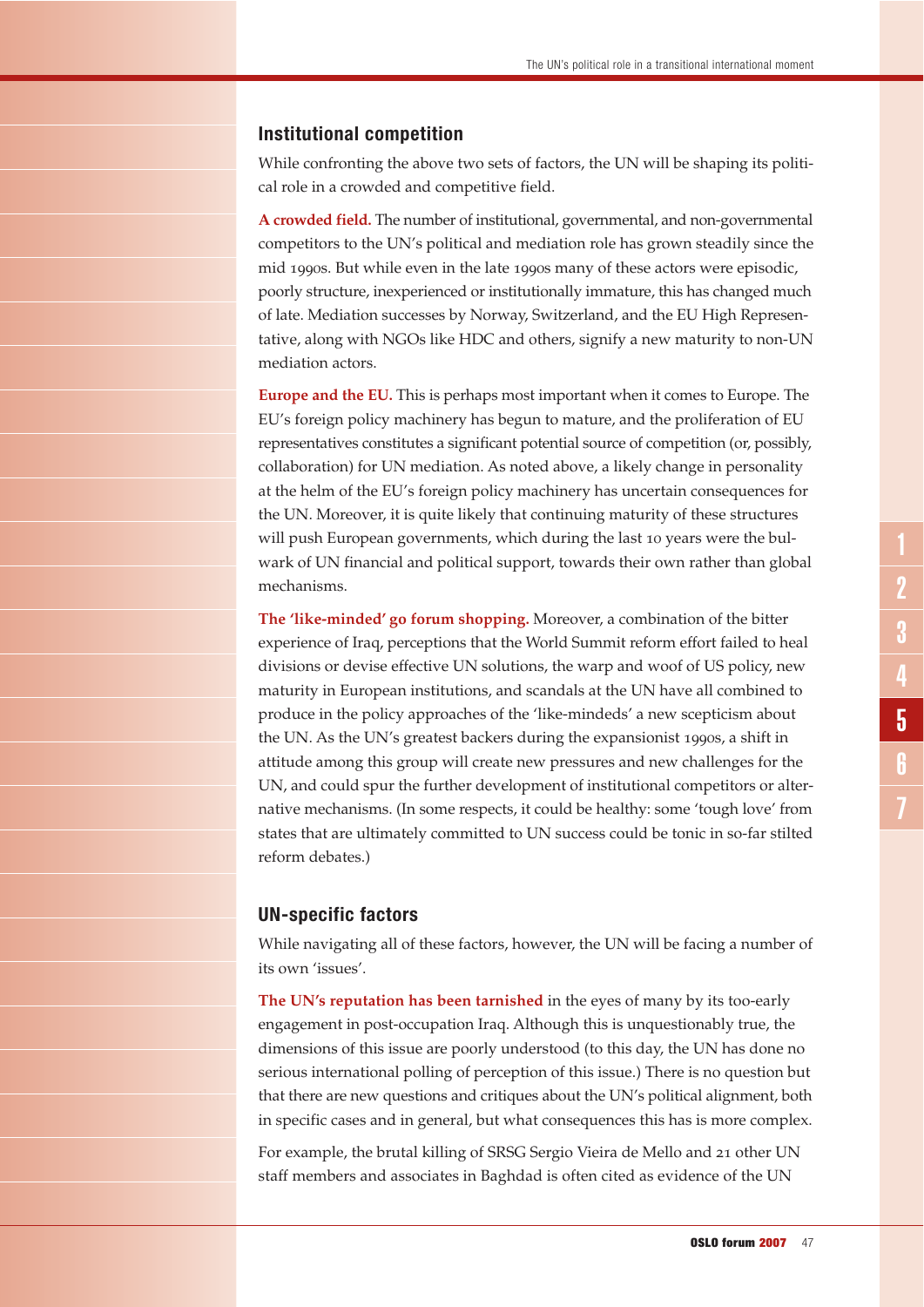having been seen as too close to the US occupation authorities; but there is no actual evidence to this effect; and the fact that the ICRC, certainly not tainted by association with the occupation authorities, was similarly attacked some weeks later should give pause for thought. Indeed, a more persuasive conclusion was that the UN and the ICRC both were attacked because as agents of stabilization and humanitarian action, respectively, they were interfering with the core agenda of those (whether Al Qaeda affiliates, Baathists, or others) who sought to destabilize and to inflict suffering as a strategic tool.

Moreover, this argument is often made about other contexts with reference to a rise in attacks on humanitarian and UN personnel as evidence of the growth in anti-UN sentiment based on perceptions that the UN is too close to the US and too associated with occupations, the global war on terror, or other presumed ills. All fine and well, except that the evidence supports a more nuanced conclusion. A detailed study of attacks on UN and NGO civilian personnel revealed that taken as a percentage of overall number of personnel in the field, the level of attacks was actually almost flat; that there was indeed a slight decline in the overall percentage of international personnel that had come under attack, with a compensating rise in the number of local personnel; and that being deployed in an integrated mission, or alongside P5 forces or occupation authorities had no significant impact on levels of attacks.<sup>3</sup> More worryingly, a country by country breakdown of this data shows a far higher average level of attacks in predominantly Muslim countries.

**Ban's unformed reputation.** Secretary-General Ban Ki-Moon, a critical actor in shaping the overall political space available to the UN (though not necessarily in every mission context, as Teresa Whitfield has noted), is new to the scene and does not as yet have an established reputation as a mediator and political actor at the global level. This is good and bad: lack of baggage, but also a lack of established trust.

**A generation of SRSGs passes from the scene.** Meanwhile many of the 'big-name' SRSGs have left or are about to leave UN service. Brahimi and de Soto have retired; Ahtisaari will not likely engage in major new ventures; and de Mello was tragically killed in Iraq. Larsen remains engaged in the UN, but not full-time. Only a handful of 'rising stars' were cultivated by Annan and are currently in active service. This represents the loss of massive negotiation experience – though of course also an opportunity for fresh blood to be recruited.

**UN peacekeeping faces risks with reputational consequences for the UN's political role.** In several mission contexts – notably Somalia, Sudan, and Lebanon – the UN is engaged in peacekeeping ventures that carry substantial risks of failure and/or attack. In some of these contexts, notably Darfur and Chad, the ambitious goals initially set by the Security Council for UN operations are being scaled back. In other contexts, such as Burundi and Côte d'Ivoire, local resistance to an expansive UN role has constrained or curtailed UN peacekeeping presences. The consequences to the UN should peacekeeping experience a significant political downturn would not be limited to peacekeeping, but would impose substantial reputational negatives on the UN's broader conflict/crisis management role.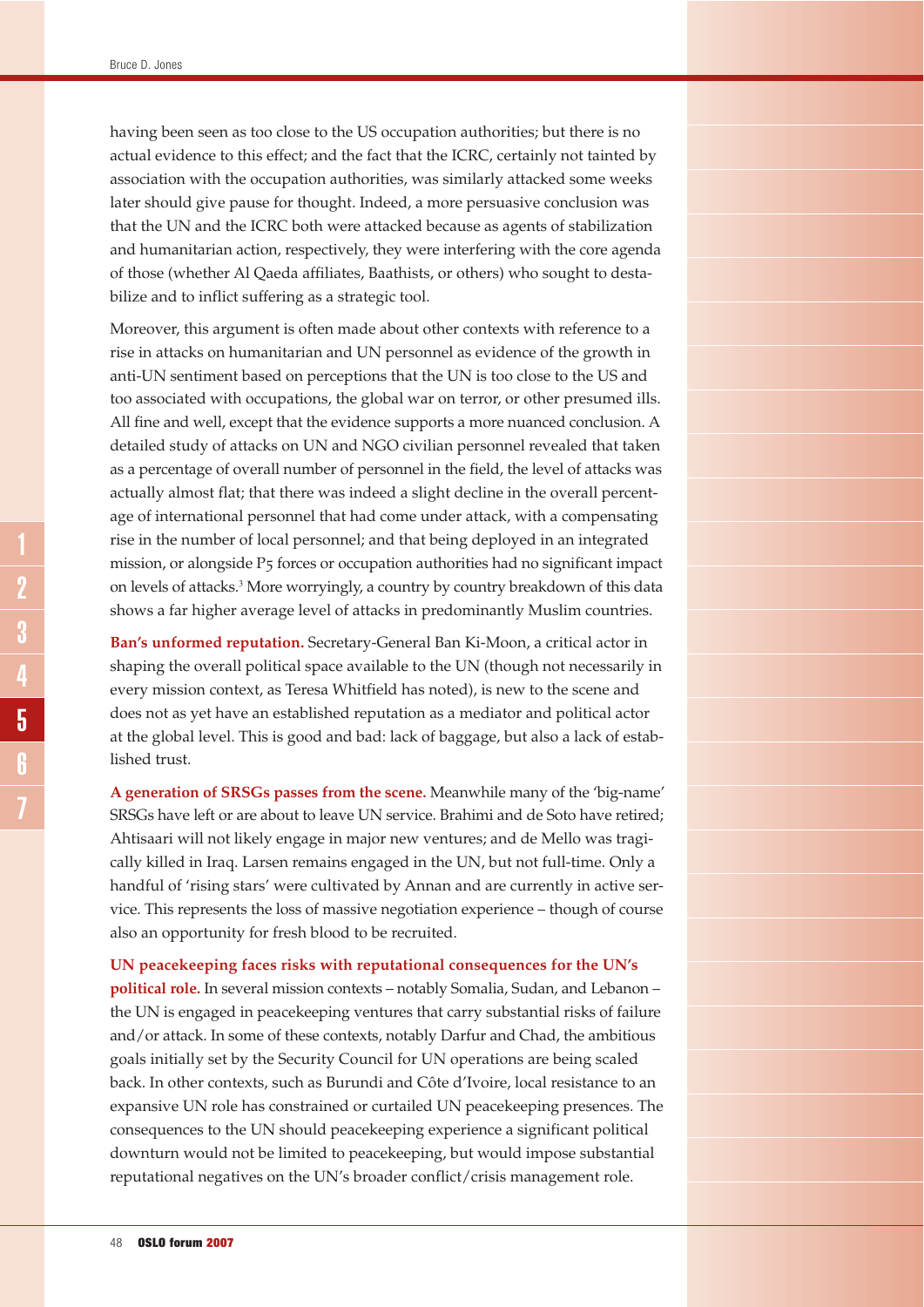**New constraints on the SG's role.** SG Annan's reform bid was taken by some member states as an excessive bid for authority by the SG, and not just in the management arena. This has occasioned among several member states, especially middle powers in Asia, a sense of wanting to re-assert member states control over the organization, away from an SG/Secretariat dominated period. This coincides with a re-assertion of US interest in influencing the organization, as well as a rising sense in China of an ability to play a pro-active role through the permanent seat on the Security Council. The combination is resulting in a sharp decline (for now) in the extent to which the Security Council looks to the SG for leadership or policy frameworks; rather, the current mode is very much  $P_5$  led. This trend is complicated by the deep reservoirs of distrust of the P5 that have been built up within the UN and among many regions and regional powers.

# Strategies for response

Adapting to all of the above will require effective strategy. What follows are some possible elements thereof (necessarily cursory in their treatment.)

# **1. Get war recurrence right**

This may seem a surprising place to start for a note on political strategy; but the UN has developed a clear market lead and a solid reputation in peacekeeping, and should current peacekeeping missions, or follow-up offices, preside over relapse into violence in several or in significant cases, not only the peacekeeping role will suffer. Preventing war recurrence is a critical test and the most obvious place where the UN can effectively prevent further war. This will involve continuing to strengthen the Department of Peacekeeping Operations (DPKO) yes: but also the refashioning of the Department of Political Affairs (DPA) to allow it to play the role of articulating, in consultation with the UN Security Council (UNSC) and regional actors, a broad political strategy that can underpin and undergird peacekeeping operations. There is widespread political support for strengthening the Secretary-General's good offices function, and a strengthened DPA is a necessary corollary.

Also necessary will be fashioning effective relationships between the UN's political actors on the one hand, and the major development actors on the other (bilaterals, the World Bank, the IMF, regional development banks and UNDP) to help states emerging from conflict build the necessary institutional infrastructure to successfully transition from peacekeeping and peacebuilding operations to self-sustaining peace. The early efforts of the Peacebuilding Commission are not yet yielding this result, though it is too early to write off that institution; rather, a focus on avoiding war recurrence, and to that end laying the necessary economic and political foundations of sustained recovery, can held focus its work.

# **2. Manage regional variation**

The UN has important political roles in Africa, the Middle East, increasingly Asia, Latin America and the Caribbean, and the Balkans. These roles vary widely across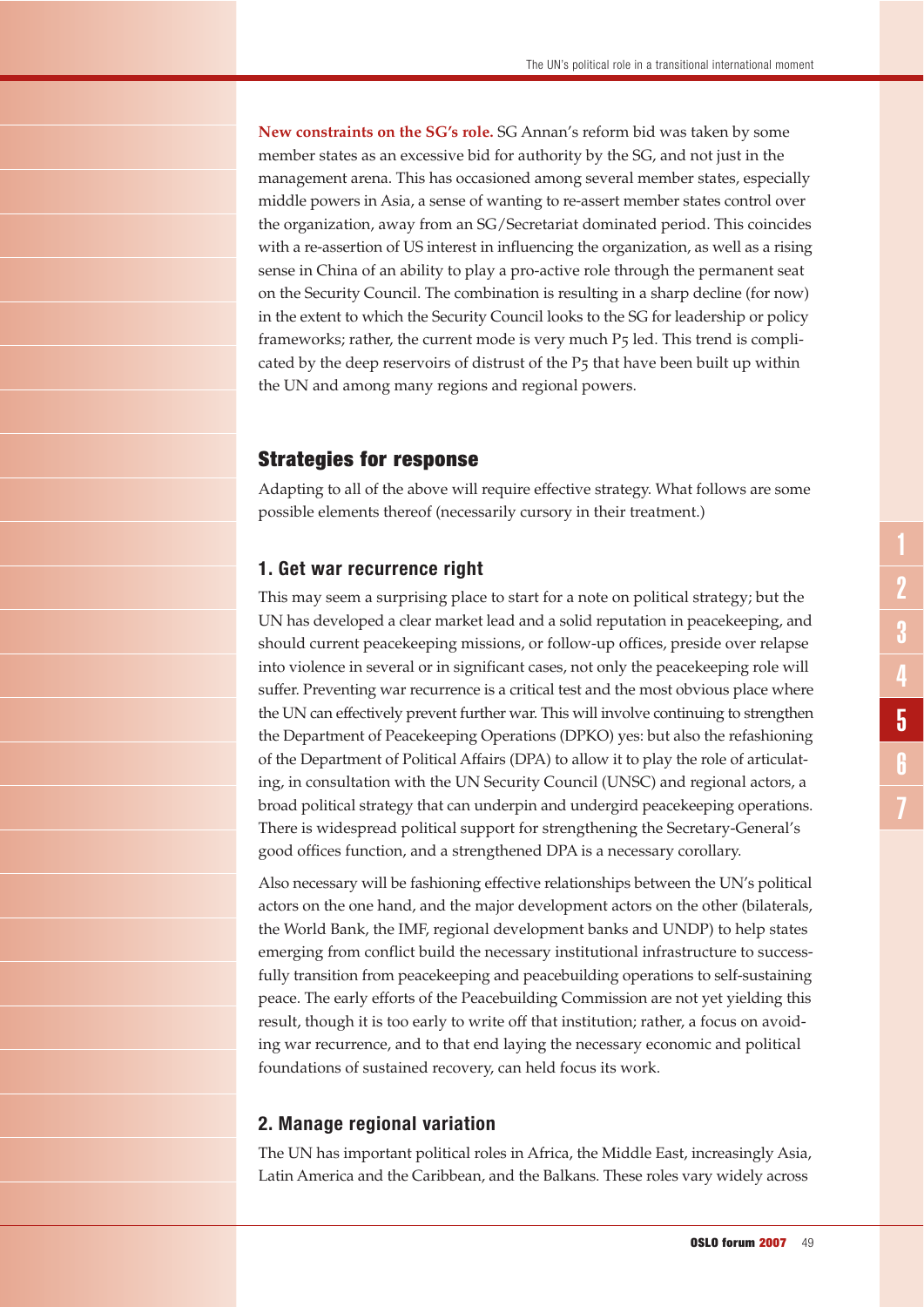regions (and within them) and warrant not only differentiated strategies but different capacities. This can be highlighted by considering the very different political roles the UN plays in two regions, and potentially in a third.

In the Middle East, new security realities are being forged by the combustible combination of turmoil in Iraq, Iran's search for a nuclear deterrent, and (partially as a consequence of these two issues) a rise in Sunni/Shia tension across the region, as well as the descent of Palestine and Lebanon into political/factional fighting. The UN is differentially embedded in each of these theatres: institutionally, through the IAEA's role in Iran; politically, through the SG's good offices and the UNSC's resolutions on Iran, Syria and Lebanon; and through its peacekeeping presences (UNIFIL, UNDOF, UNTSO). The growing connections between different aspects of the region bring added salience to the UN role, but also substantial risks: not only is its ability to perform its role vulnerable to shifting priorities of the major powers and regional actors, the political consequences of perceived or attributed failure in any one of these theaters could be dramatic. Complicating this still further is that the definition of dramatic failure varies widely between different important audiences.

In Central Africa and the Horn, by contrast, the UN faces a burgeoning (if occasionally ambivalent) demand for its peacekeeping role, with new missions now mandated for Darfur, Chad, CAR and Somalia. Whether these missions come to fruition remains to be seen. If not, the UN faces a firestorm of criticism about its inability to come to terms with major internal chaos, massive human rights abuses, and regional contagion. If yes, it faces the prospect of overstretched, over-burdened and vulnerable peacekeepers in contested mission areas.

It is worth also mentioning in this regard apparently rising inter-state tensions in North Asia. During SG Annan's final tour of Asia, including stops in Beijing and Tokyo, there were tentative feelers put out in terms of whether or not he personally might take on a political role, albeit a discrete one, in addressing the rising nationalism in China, Japan, and Korea. The nuclear issue on the Korean peninsula is a source of additional concern. The question of whether or not the UN has a comparative advantage in this terrain is open, as is the question of whether the current SG has the opportunity to play a role on these issues.

What is striking is how *different* these challenges are. Outside of southern Lebanon, the UN's role in the Middle East is political, media-sensitive, and directly engages major P5 and international capitals at the leaders' level. In the Horn and Central Africa, the UN's role is hugely operational, and suffers precisely from the lack of sustained, high-level political will. In North Asia, the role (if feasible) would require very discreet, sustained dialogue between and within very influential member states. Organizing one institution to deal effectively with these and other variants poses significant political, managerial and operational difficulties.

# **3. Broaden the spectrum of political cooperation – the P5 plus**

On emerging conflicts and crises, it will likely be the Security Council more than the SG that takes the lead in shaping the political framework for response. For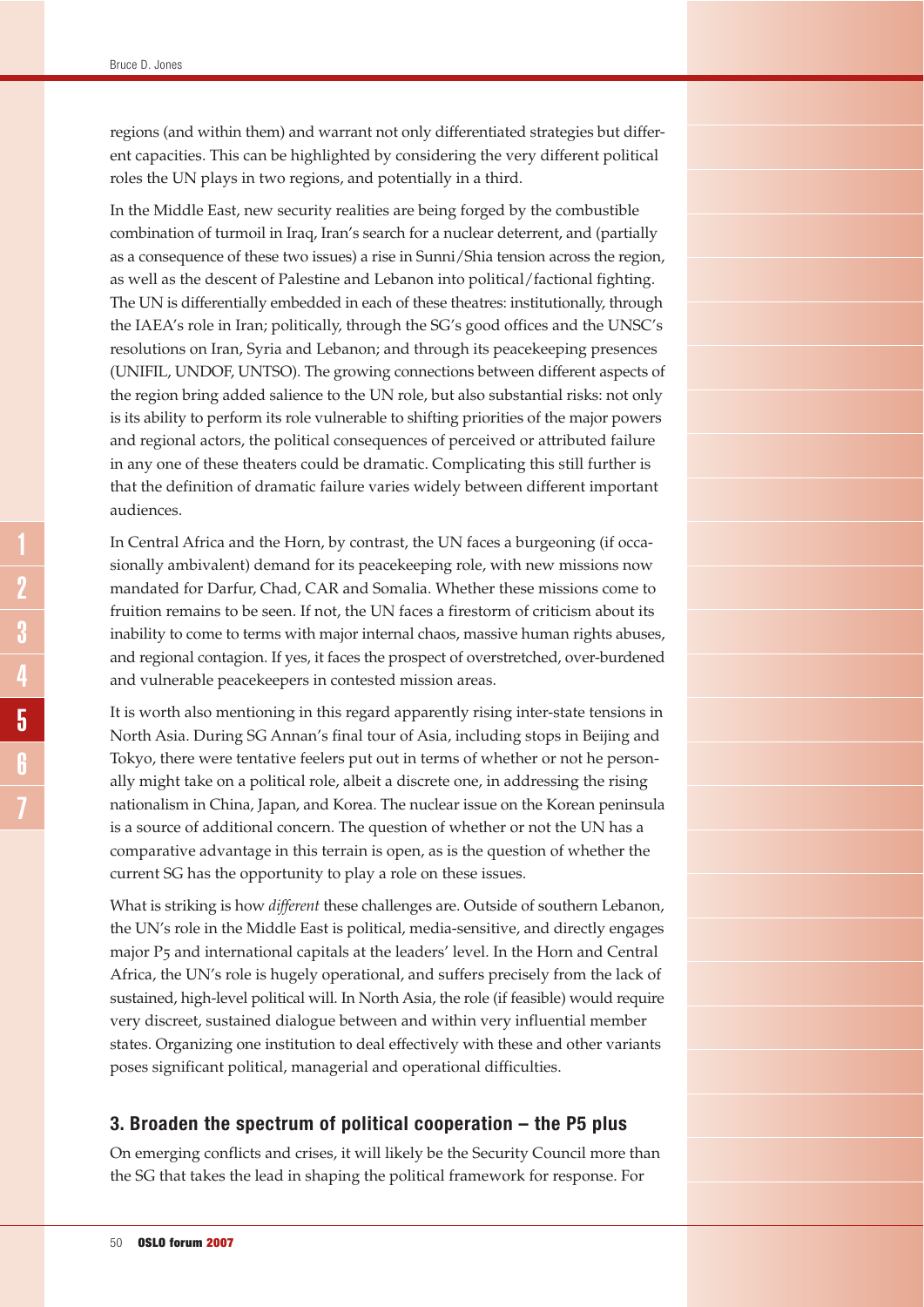the SG, the implications of this are clear: although the SG must preserve some degree of independent political space, an effective role will require very, very close cooperation and coordination with Washington and Beijing and the other three permanent members.

Here, however, recent experience suggests that a P<sub>5</sub>-led process will be insufficient. Including other key actors as relevant to the politics of the case has proven critically important to Security Council effectiveness and UN legitimacy in several recent cases – with Germany and the EU on Iran, with South Africa on Burundi, and with Saudi Arabia on Lebanon. The role of Japan in the six-party process for North Korea is a non-UN case in point. The SG's opportunity will often lie in helping the Security Council orchestrate communication and joint strategy making between these players. UN operational roles that emerge from joint action by P5-plus groupings are more likely to be perceived as legitimate and thus to be sustainable.

#### **4. Cooperate with other actors**

Bringing regional powers in is one option; another is working with regional organizations or other non-UN multilateral actors.

One of the reasons that UN peacekeeping has grown so substantially and successfully in the last six years is that that period coincides with a change in attitude at the UN, away from resistance against regional and non-UN entities, and towards cooperation with them. The birth of so-called "hybrid" operations gave UN peacekeeping access to a wide range of operational resources, whether used to prepare the ground for UN peacekeeping, or to secure its continuing presence, or similar. It also opened up political space by bringing emerging regional actors (especially the EU and the AU) into the political process surrounding operations.

The successful management of the UN's political role in the coming period, particularly in terms of the SG's good offices, is likely to require the same approach: cooperation not competition. There is already substantial precedent for this, both in the Quartet in the Middle East (where the SG performs his political function alongside the US, the EU and Russia), a mechanism that has been repeatedly backed by the UNSC, notwithstanding substantial internal controversy about its positions; in the Balkans, where Ahtisaari serves as a UN Envoy but in practice also as the senior European diplomat on the issue; and on Iran, where the EU's Solana led the diplomatic charge, but in active collaboration with IAEA Director El-Baradai. And this precedent casts back to an earlier mode of the use of 'Friends groups' in peacemaking.<sup>4</sup>

The recently established Mediation Support Unit gives the Department of Political Affairs an important vehicle through which to support this kind of cooperation, and effective use of the MSU will be important in shaping other actors' receptivity on an ongoing basis to joint efforts with the UN.<sup>5</sup>

### **5. Build personnel**

Ultimately, the UN's political role is vested in people. The passing from the scene of several of the Boutros-Ghali/Annan-era SRSGs means that the UN will have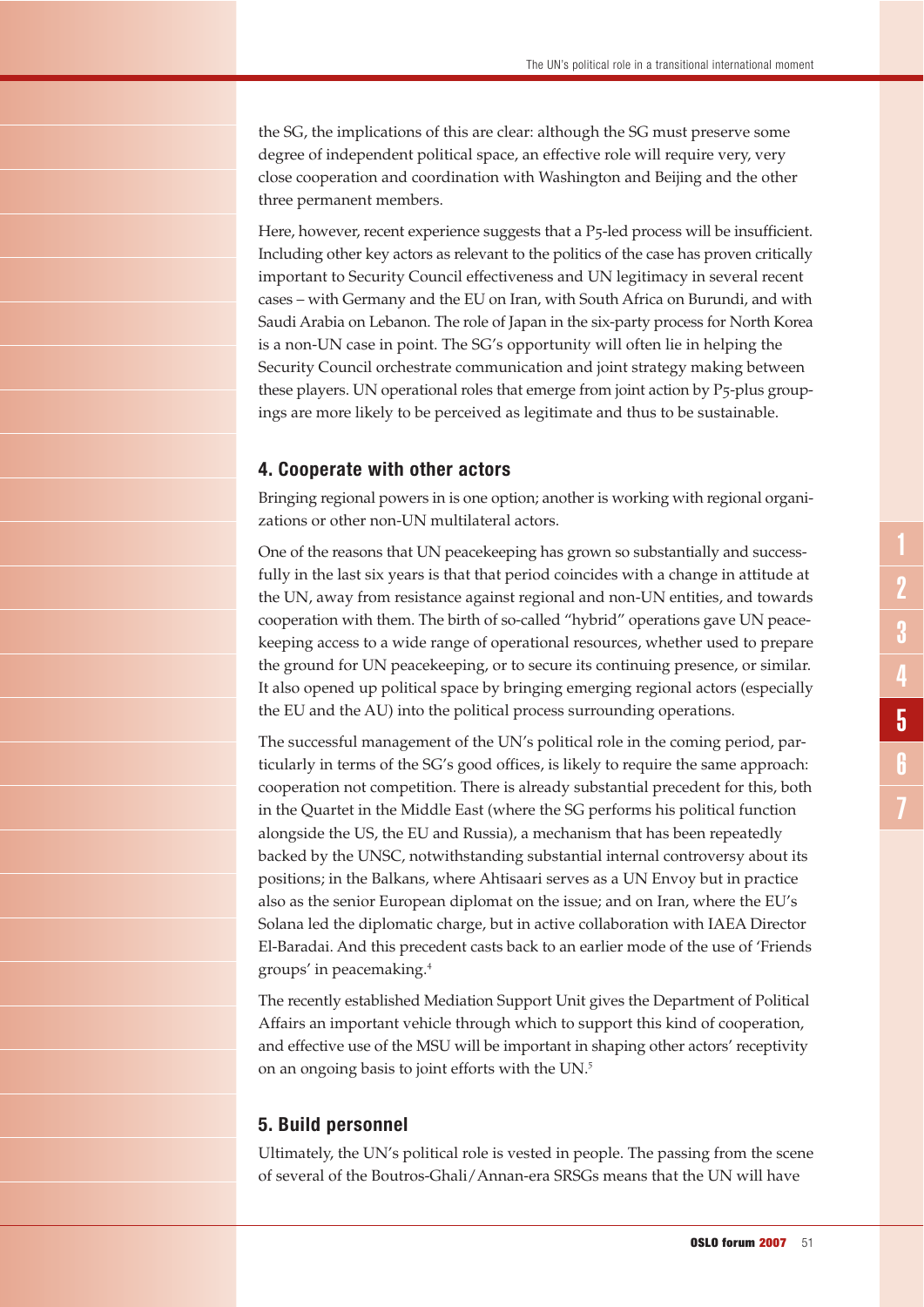to identify a new cadre of senior envoys and representatives, or substantially increase its ability to identify and develop talent within. Substantial talent does exist within the body of the institution, both in serving SRSGs and Deputy SRSGs who are accumulating substantial experience and skill; in P5/D1 level staff within the Secretariat who have gained (unlike their generational predecessors) very high levels of field and political experience within the UN over the past ten years. There are also substantial (and often neglected) reservoirs of talent in the humanitarian and field-oriented funds, programs and agencies; deployment of such personnel into integrated missions and political missions has to date been frequently successful.

In addition to developing talent from within, however, the nature of the strategic terrain facing the UN should place a premium on recruiting into the organization experienced mediators / mediation support capacities from outside bodies, such as the EU, the AU and experienced member states. This would help to forge the kinds of personal inter-connections that will be critical in making collaborative approaches to mediation work effectively.

# Lingering questions

Adoption of these strategies or variants would, however, leave unanswered at least two major policy questions relating to the UN's political role: first, how should the UN relate to the question of substantial terrorist organizations, especially where these have gained institutionalized (especially elected) political roles? This partly relates to the problem of whether and how to engage such groups when 'engagement' can be seen as legitimating. Second, should the Secretary-General or Secretariat play some sort of role in mitigating broader international tensions among Member States – a question that is closely related to the first, given current international fault-lines.

By aspiration and ambition, the UN will need to find some way to grapple with this latter question. By recent experience, however, the UN is more likely to be a forum in which tensions get vented (and sometimes intensified) rather than resolved, often because they cannot be vented elsewhere or because venting at the UN is not seen as costly to other issues on Member States' respective bilateral agendas. If so, the Secretary-General will find himself repeatedly caught between irreconcilable positions.

The middle ground here is for the UN to refashion itself and its practices in a way that it can become a forum within which or through which these tensions can be managed, mitigated or in some cases collectively confronted – most critically on the treatment of terrorist groups and political groupings that overlap with terrorist organizations. This will require some shifts among the UN's major political actors – both leading Member States (especially the P5) and the Secretary-General and his key political lieutenants, both in the field and headquarters. Here again it will be essential for the P5 to bring into the political and crisis management process other relevant powers. This can be on a case-by-case basis but it needs to be serious and sustained.